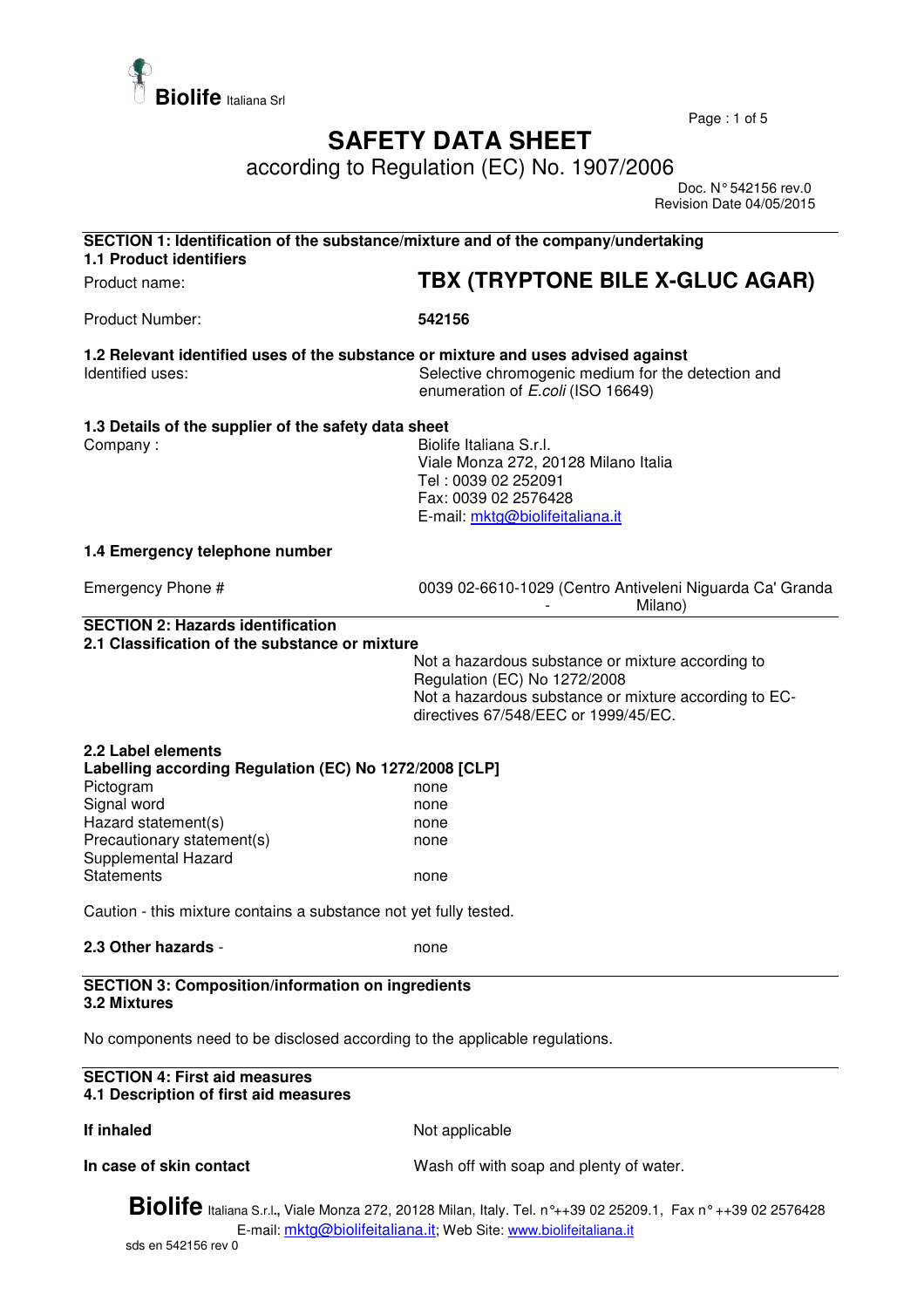

Page : 2 of 5

| In case of eye contact                                                                                                                                                                   | Rinse thoroughly with plenty of water for at least 15 minutes.                                                                  |  |  |  |
|------------------------------------------------------------------------------------------------------------------------------------------------------------------------------------------|---------------------------------------------------------------------------------------------------------------------------------|--|--|--|
| If swallowed                                                                                                                                                                             | Never give anything by mouth to an unconscious person.<br>Rinse mouth with water.                                               |  |  |  |
| 4.2 Most important symptoms and effects, both acute and delayed                                                                                                                          | To the best of our knowledge, the chemical, physical, and<br>toxicological properties have not been thoroughly<br>investigated. |  |  |  |
| 4.3 Indication of any immediate medical attention and special treatment needed<br>no data available                                                                                      |                                                                                                                                 |  |  |  |
| <b>SECTION 5: Fire fighting measures</b><br>5.1 Extinguishing media<br>Suitable extinguishing media                                                                                      | Use water spray, alcohol-resistant foam, dry chemical or<br>carbon dioxide.                                                     |  |  |  |
| 5.2 Special hazards arising from the substance or mixture<br>Carbon oxides                                                                                                               |                                                                                                                                 |  |  |  |
| 5.3 Advice for fire-fighters                                                                                                                                                             | Wear self contained breathing apparatus for fire fighting if<br>necessary.                                                      |  |  |  |
| <b>5.4 Further information</b>                                                                                                                                                           | no data available                                                                                                               |  |  |  |
| <b>SECTION 6: Accidental release measures</b><br>6.1 Personal precautions, protective equipment and emergency procedures                                                                 | Prevent container breakage.                                                                                                     |  |  |  |
| <b>6.2 Environmental precautions</b>                                                                                                                                                     | Do not let product enter drains.                                                                                                |  |  |  |
| 6.3 Methods and materials for containment and cleaning up                                                                                                                                | Sweep up and shovel. Keep in suitable, closed containers for<br>disposal.                                                       |  |  |  |
| 6.4 Reference to other sections                                                                                                                                                          | For disposal see section 13.                                                                                                    |  |  |  |
| <b>SECTION 7: Handling and storage</b><br>7.1 Precautions for safe handling                                                                                                              | Handle in accordance with good laboratory practice.                                                                             |  |  |  |
| 7.2 Conditions for safe storage, including any incompatibilities                                                                                                                         | Store in cool place. Keep container tightly closed. For<br>storage refer to the temperature indicated on the label.             |  |  |  |
| 7.3 Specific end use(s)                                                                                                                                                                  | Apart from the uses mentioned in section 1.2 no other<br>specific uses are stipulated                                           |  |  |  |
| <b>SECTION 8: Exposure controls/personal protection</b><br>8.1 Control parameters                                                                                                        |                                                                                                                                 |  |  |  |
| Components with workplace control parameters                                                                                                                                             | It doesn't contain substances with occupational exposure<br>limit value.                                                        |  |  |  |
| 8.2 Exposure controls<br>Appropriate engineering controls                                                                                                                                | Handle in accordance with good industrial hygiene                                                                               |  |  |  |
| <b>Biolife</b> Italiana S.r.l., Viale Monza 272, 20128 Milan, Italy. Tel. n°++39 02 25209.1, Fax n° ++39 02 2576428<br>E-mail: mktg@biolifeitaliana.it; Web Site: www.biolifeitaliana.it |                                                                                                                                 |  |  |  |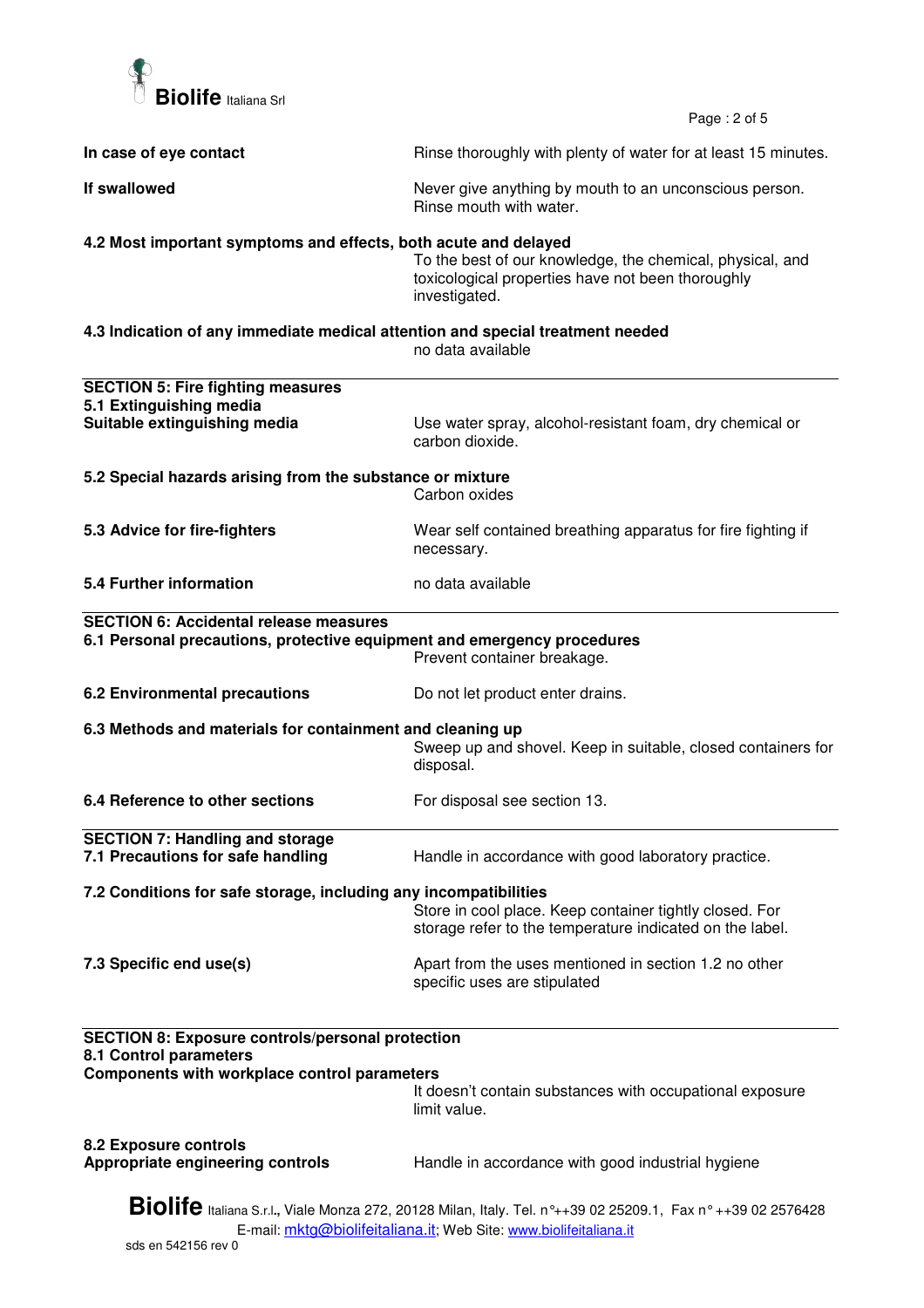

Page : 3 of 5

| Personal protective equipment<br>Eye/face protection | Use equipment for eye protection tested and approved under<br>appropriate government standards such as NIOSH (US) or<br>EN 166(EU).                                                                          |
|------------------------------------------------------|--------------------------------------------------------------------------------------------------------------------------------------------------------------------------------------------------------------|
| <b>Skin protection</b>                               | Handle with gloves. Gloves must be inspected prior to use.<br>Use proper glove removal technique (without touching<br>glove's outer surface) to avoid skin contact with this product.<br>Wash and dry hands. |
| <b>Body Protection</b>                               | The type of protective equipment must be selected according<br>to the concentration and amount of the dangerous substance<br>at the specific workplace.                                                      |
| <b>Respiratory protection</b>                        | Respiratory protection is not required.                                                                                                                                                                      |
| Control of environmental exposure                    | Do not let product enter drains.                                                                                                                                                                             |

## **SECTION 9: Physical and chemical properties**

| a) Appearance Form:                         | solid             |
|---------------------------------------------|-------------------|
| Colour:                                     | no data available |
| b) Odour                                    | no data available |
| c) Odour Threshold                          | no data available |
|                                             | no data available |
| e) Melting point/freezing                   |                   |
|                                             | no data available |
| f) Initial boiling point and                |                   |
| boiling range                               | no data available |
| g) Flash point                              | no data available |
| h) Evaporation rate                         | no data available |
| i) Flammability (solid, gas)                | no data available |
| j) Upper/lower                              |                   |
| flammability or                             |                   |
| explosive limits                            | no data available |
| k) Vapour pressure                          | no data available |
| I) Vapour density                           | no data available |
| m) Relative density                         | no data available |
| n) Water solubility                         | no data available |
| o) Partition coefficient: n-octanol/        |                   |
|                                             | no data available |
| p) Auto-ignition temperature                | no data available |
| q) Decomposition temperature                | no data available |
| r) Viscosity                                | no data available |
| s) Explosive properties                     | no data available |
| t) Oxidizing properties                     | no data available |
| 9.2 Other safety information                | no data available |
| <b>SECTION 10: Stability and reactivity</b> |                   |
| 10.1 Reactivity                             | no data available |
| <b>10.2 Chemical stability</b>              | no data available |
|                                             | no data available |
| 10.3 Possibility of hazardous reactions     |                   |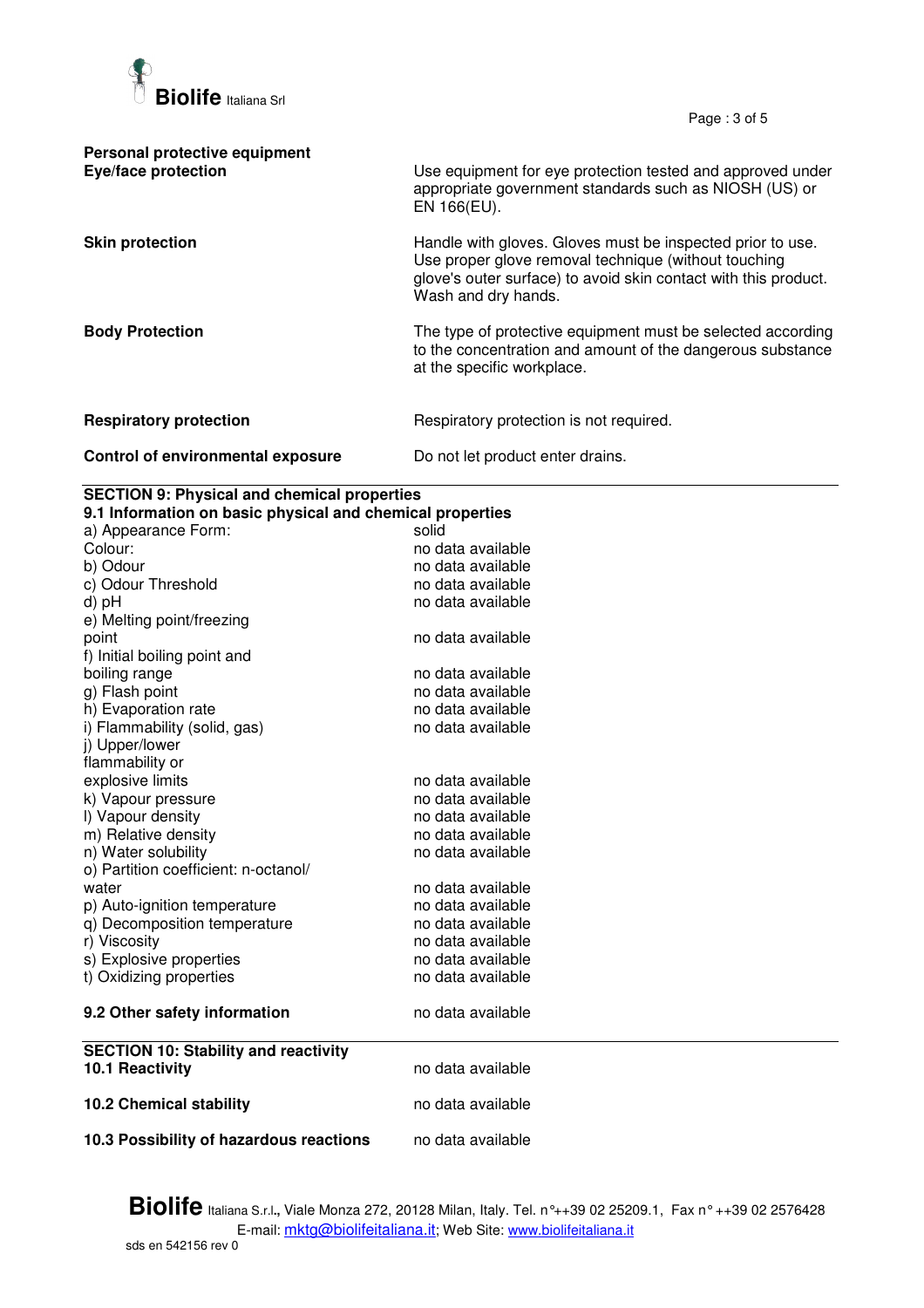

|                                                                    |                                                                                                                                                                     | Page: 4 of 5 |
|--------------------------------------------------------------------|---------------------------------------------------------------------------------------------------------------------------------------------------------------------|--------------|
| 10.4 Conditions to avoid                                           | no data available                                                                                                                                                   |              |
| 10.5 Incompatible materials                                        | no data available                                                                                                                                                   |              |
| 10.6 Hazardous decomposition products                              | Other decomposition products - no data available                                                                                                                    |              |
| <b>SECTION 11: Toxicological information</b>                       |                                                                                                                                                                     |              |
| 11.1 Information on toxicological effects<br><b>Acute toxicity</b> | no data available                                                                                                                                                   |              |
| <b>Skin corrosion/irritation</b>                                   | no data available                                                                                                                                                   |              |
| Serious eye damage/eye irritation                                  | no data available                                                                                                                                                   |              |
| <b>Respiratory or skin sensitisation</b>                           | no data available                                                                                                                                                   |              |
| Germ cell mutagenicity                                             | no data available                                                                                                                                                   |              |
| Carcinogenicity                                                    | IARC: No component of this product present at levels greater<br>than or equal to 0.1% is identified as probable, possible or<br>confirmed human carcinogen by IARC. |              |
| <b>Reproductive toxicity</b>                                       | no data available                                                                                                                                                   |              |
| Specific target organ toxicity - single exposure                   | no data available                                                                                                                                                   |              |
| Specific target organ toxicity - repeated exposure                 | no data available                                                                                                                                                   |              |
| <b>Aspiration hazard</b>                                           | no data available                                                                                                                                                   |              |
| <b>Potential health effects</b><br><b>Inhalation</b>               | no data available                                                                                                                                                   |              |
| Ingestion                                                          | no data available                                                                                                                                                   |              |
| <b>Skin</b>                                                        | no data available                                                                                                                                                   |              |
| <b>Eyes</b>                                                        | no data available                                                                                                                                                   |              |
| <b>Signs and Symptoms of Exposure</b>                              | To the best of our knowledge, the chemical, physical, and<br>toxicological properties have not been thoroughly<br>investigated.                                     |              |
| <b>Additional Information</b>                                      | RTECS: no data available                                                                                                                                            |              |
| <b>SECTION 12: Ecological information</b><br>12.1 Toxicity         | no data available                                                                                                                                                   |              |
| 12.2 Persistence and degradability                                 | no data available                                                                                                                                                   |              |
| 12.3 Bio accumulative potential                                    | no data available                                                                                                                                                   |              |
| 12.4 Mobility in soil                                              | no data available                                                                                                                                                   |              |
| 12.5 Results of PBT and vPvB assessment                            | no data available                                                                                                                                                   |              |